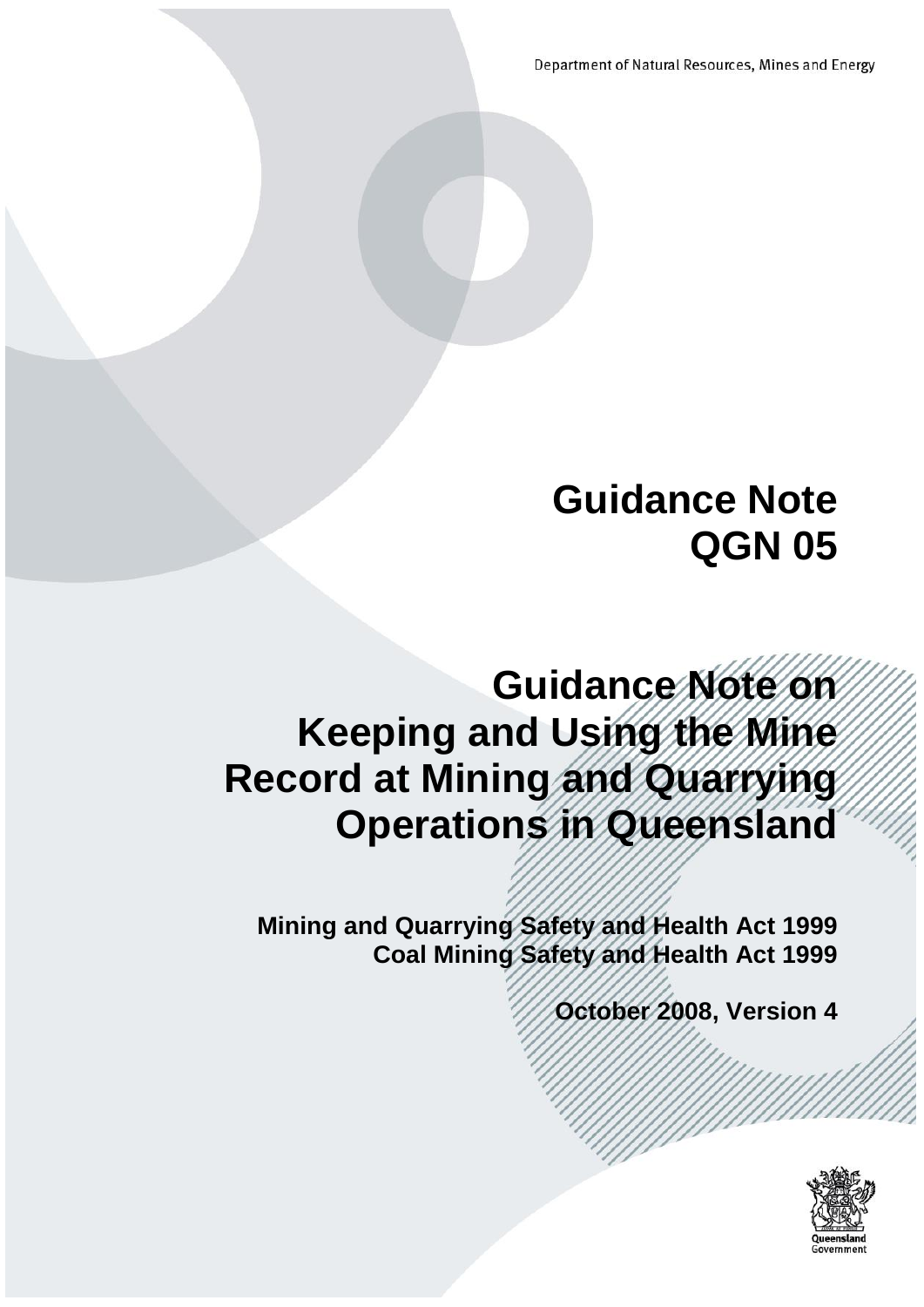## **GUIDANCE NOTE – QGN5 Mine Record**

This Guidance Note has been issued by the Safety and Health Inspectorate of the Department of Natural Resources and Mines to provide guidance on keeping a mine record, as required by the *Mining and Quarrying Safety and Health Act 1999* and the *Coal Mining Safety and Health Act 1999*.

This Guidance Note is not a Guideline as defined in the *Mining and Quarrying Safety and Health Act 1999* and the *Coal Mining Safety and Health Act 1999* In some circumstances, compliance with this Guidance Note may not be sufficient to ensure compliance with the requirements in the legislation.

Guidance Notes may be updated from time to time. To ensure you have the latest version, either check the Department of Mines and Energy website or contact your local inspector of mines.

| <b>North Region</b>   | <b>North Region</b>   | <b>North Region</b> |
|-----------------------|-----------------------|---------------------|
| PO Box 1752           | PO Box 334            | PO Box 210          |
| Townsville Qld 4810   | Mount Isa Qld 4825    | Atherton Qld 4883   |
| (07) 4760 7404        | (07) 4747 2158        | (07) 4095 7023      |
| Fax (07) 4760 7400    | Fax (07) 4743 7165    | Fax (07) 4091 2844  |
|                       |                       |                     |
|                       |                       |                     |
| <b>Central Region</b> | <b>Central Region</b> | <b>South Region</b> |
| PO Box 1801           | PO Box 548            | PO Box 1475         |
| Mackay Qld 4740       | Rockhampton Qld 4700  | Coorparoo Qld 4151  |
| (07) 4953 0860        | (07) 4938 4187        | (07) 3238 3722      |
| Fax (07) 4953 2761    | Fax (07) 4938 4331    | Fax (07) 3405 5346  |
|                       |                       |                     |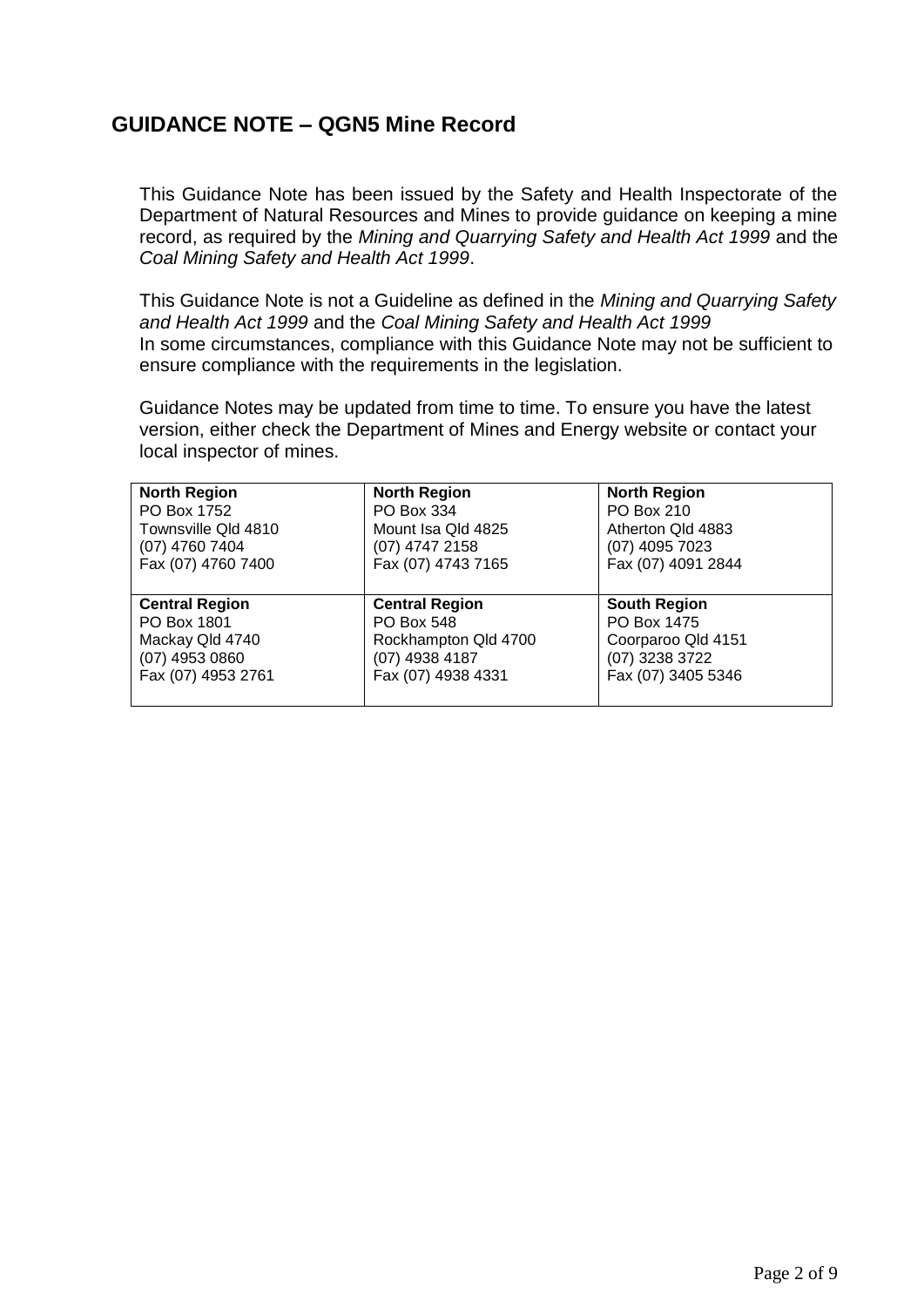#### TABLE OF CONTENTS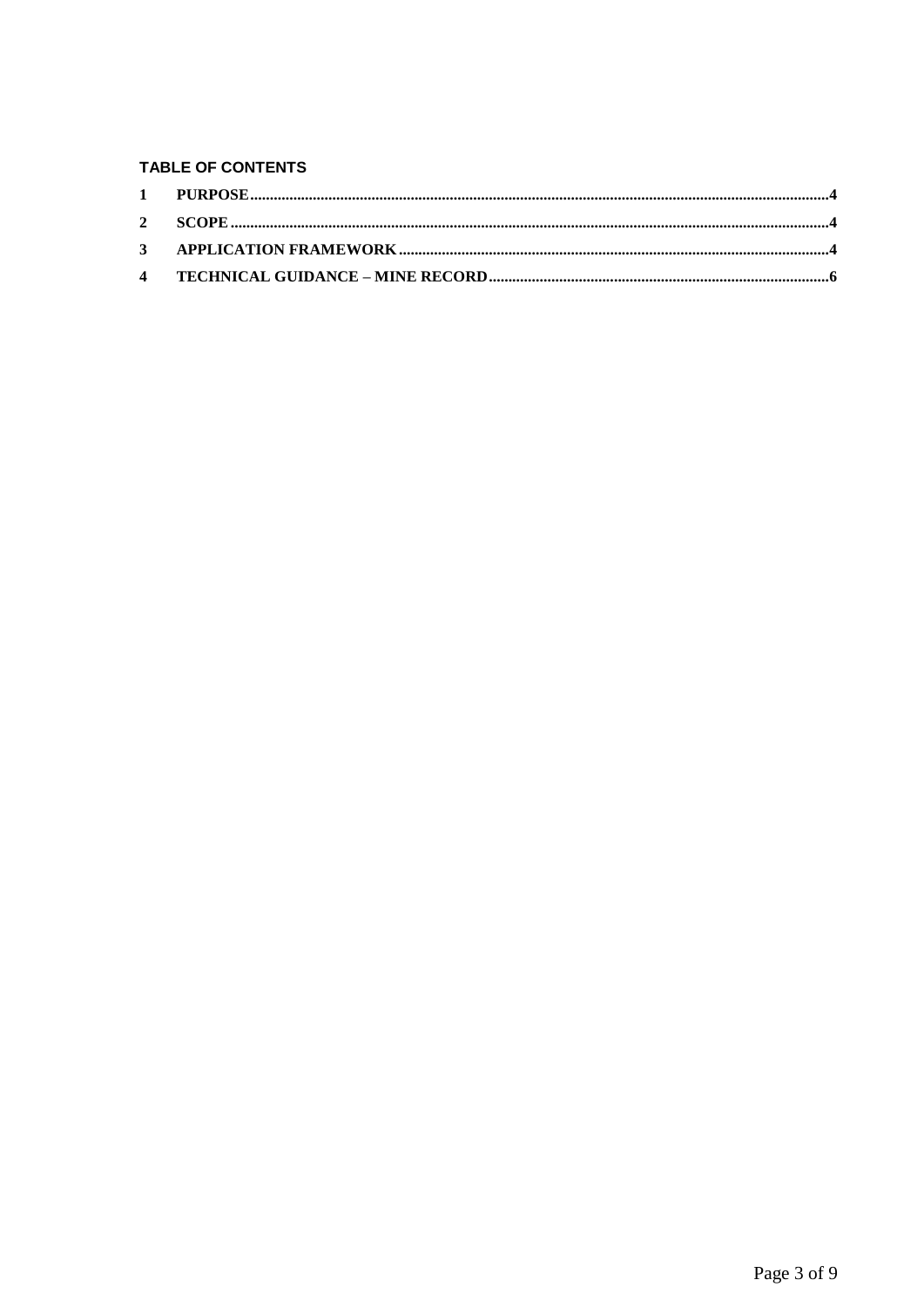## <span id="page-3-0"></span>**1 PURPOSE**

The purpose of this Guidance Note is to provide practical guidance to companies, employers and employees on:

- legal requirements to keep the mine record; and
- ways to keep the mine record.

## <span id="page-3-1"></span>**2 SCOPE**

This Guidance Note applies only to those records and reports which are defined as forming the "mine record" in the legislation.

This Guidance Note does not prevent other ways being used to keep the mine record.

# <span id="page-3-2"></span>**3 APPLICATION FRAMEWORK**

## **3.1 General**

An essential part in the management of risk is the keeping and use of appropriate records. Mining and quarrying operations in Queensland are required to keep various records, reports and other information for the purposes of managing risk under the following legislation:

- the *Mining and Quarrying Safety and Health Act 1999;*
- the *Mining and Quarrying Safety and Health Regulation 2001;*
- the *Coal Mining Safety and Health Act 1999;*
- the *Coal Mining Safety and Health Regulation 2001*.

## **3.2 Metalliferous Mines and Quarries**

The main obligation to keep the mine record is placed on the operator of the mine or quarry by section 59 of the *Mining and Quarrying Safety and Health Act 1999* as follows:

#### **"Mine record**

**59.(1)** An operator for a mine must keep a mine record that includes— (a) all reports of, and findings and recommendations resulting from, inspections, investigations and audits carried out at a mine under this Act; and

(b) all directives issued under this Act to the operator and the operator's agents or representatives; and

(c)a record of all remedial actions taken as a result of directives issued under this Act; and

(d) a record of and reports about all serious accidents and high potential incidents that have happened at the mine; and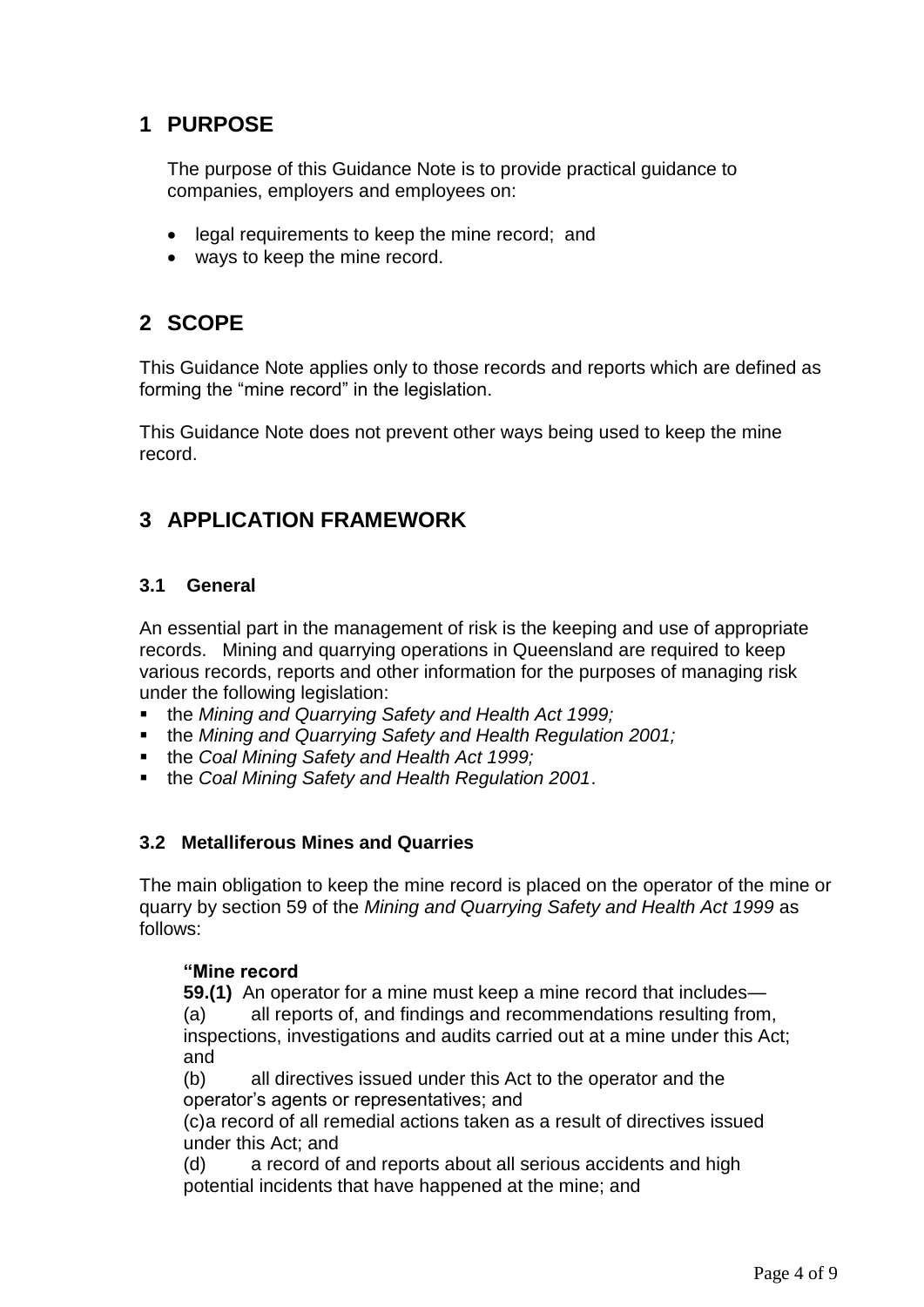(e) all other reports or information that may be prescribed under a regulation.

Maximum penalty—200 penalty units.

 **(2)** For subsection (1), a matter must be kept in the mine record for 7 years after the matter is included in the record.

 **(3)** Subsection (2) applies whether the matter was included under this Act or the repealed *Mines Regulation Act 196*4.

 **(4)** The operator must ensure the mine record, relating to the previous 6 months at least, is available at all reasonable times for inspection by workers at the mine.

Maximum penalty—200 penalty units.

 **(5)** A person must not destroy, deface or alter the mine record so that it is no longer a correct and complete record. Maximum penalty—400 penalty units."

Other sections of the legislation that refer to the mine record or require entries to be made in the mine record are:

*Mining and Quarrying Safety and Health Act 1999* 

- Section 57 management structure;
- Section 92 report of inspection by site safety and health representative;
- Section 118 report of investigation by inspector of inadequate or ineffective safety and health management system;
- Section 148 action by inspector to stop operation of plant or equipment;
- Section 171 directive by inspector, inspection officer or district workers' representative;
- Section 271 mine record book under previous legislation.

*Mining and Quarrying Safety and Health Regulation 2001* 

- Section 18 acknowledgment of appointment of person appointed to control electrical work;
- Section 64 authorisation of person to use explosives;
- Section 123 acknowledgment of appointment of person appointed to control winding operations.

#### **3.3 Coal Mines**

The main obligation to keep the mine record is placed on the operator of the coal mine by section 68 of the *Coal Mining Safety and Health Act 1999* as follows:

#### **"Mine record**

**68.(1)** A coal mine operator for a coal mine must keep a mine record that includes—

- (a) all reports of, and findings and recommendations resulting from, inspections, investigations and audits carried out at a mine under this Act; and
- (b) all directives issued under this Act to the coal mine operator and the operator's agents or representatives; and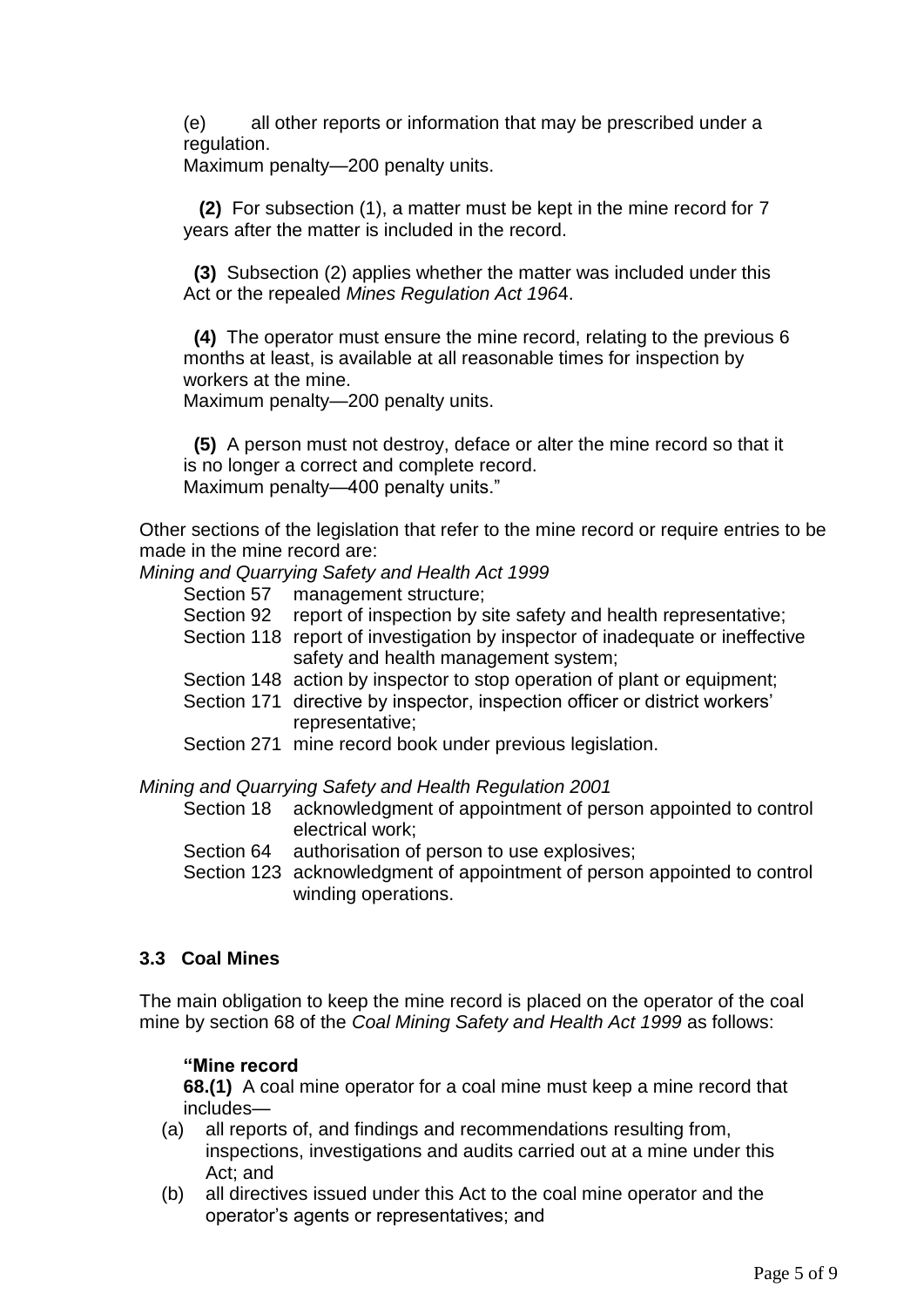- (c) a record of all remedial actions taken as a result of directives issued under this Act; and
- (d) a record of and reports about all serious accidents and high potential incidents that have happened at the mine; and
- (e) all other reports or information that may be prescribed under a regulation for this section.

Maximum penalty—200 penalty units.

 **(2)** For subsection (1), a matter must be kept in the mine record for 7 years after the matter is included in the record.

 **(3)** Subsection (2) applies whether the matter was included under this Act or the repealed *Coal Mining Act 1925*.

 **(4)** The coal mine operator must ensure the mine record, relating to the previous 6 months at least, is available at all reasonable times for inspection by coal mine workers at the mine. Maximum penalty—200 penalty units.

 **(5)** A person must not destroy, deface or alter the mine record so that it is no longer a correct and complete record. Maximum penalty—400 penalty units."

Other sections of the legislation that refer to the mine record or require entries to be made in the mine record are:

*Coal Mining Safety and Health Act 1999* 

Section 66 management structure;

Section 99 and 121 report of investigation by inspector of inadequate or ineffective safety and health management system;

- Section 151 action by inspector to stop operation of plant or equipment;
- Section 174 directive by inspector, inspection officer or industry safety and health representative;
- Section 273 report of withdrawal of persons and remedial action;
- Section 294 mine record book under previous legislation.

*Coal Mining Safety and Health Regulation 2001* 

Section 106 open cut examiner's report:

- Section 123 abnormal circumstances declaration;
- Section 277 winder and haulage rope certificates;
- Section 342 ventilation officer's reports.

## <span id="page-5-0"></span>**4 TECHNICAL GUIDANCE – MINE RECORD**

#### **4.1 Contents of the Mine Record**

To summarise the requirements of the legislation, the Acts and Regulations require a "mine record" to be kept. The mine record must include:

- **•** records of inspections, investigations and audits;
- records of action by an inspector or inspection officer to stop plant or equipment;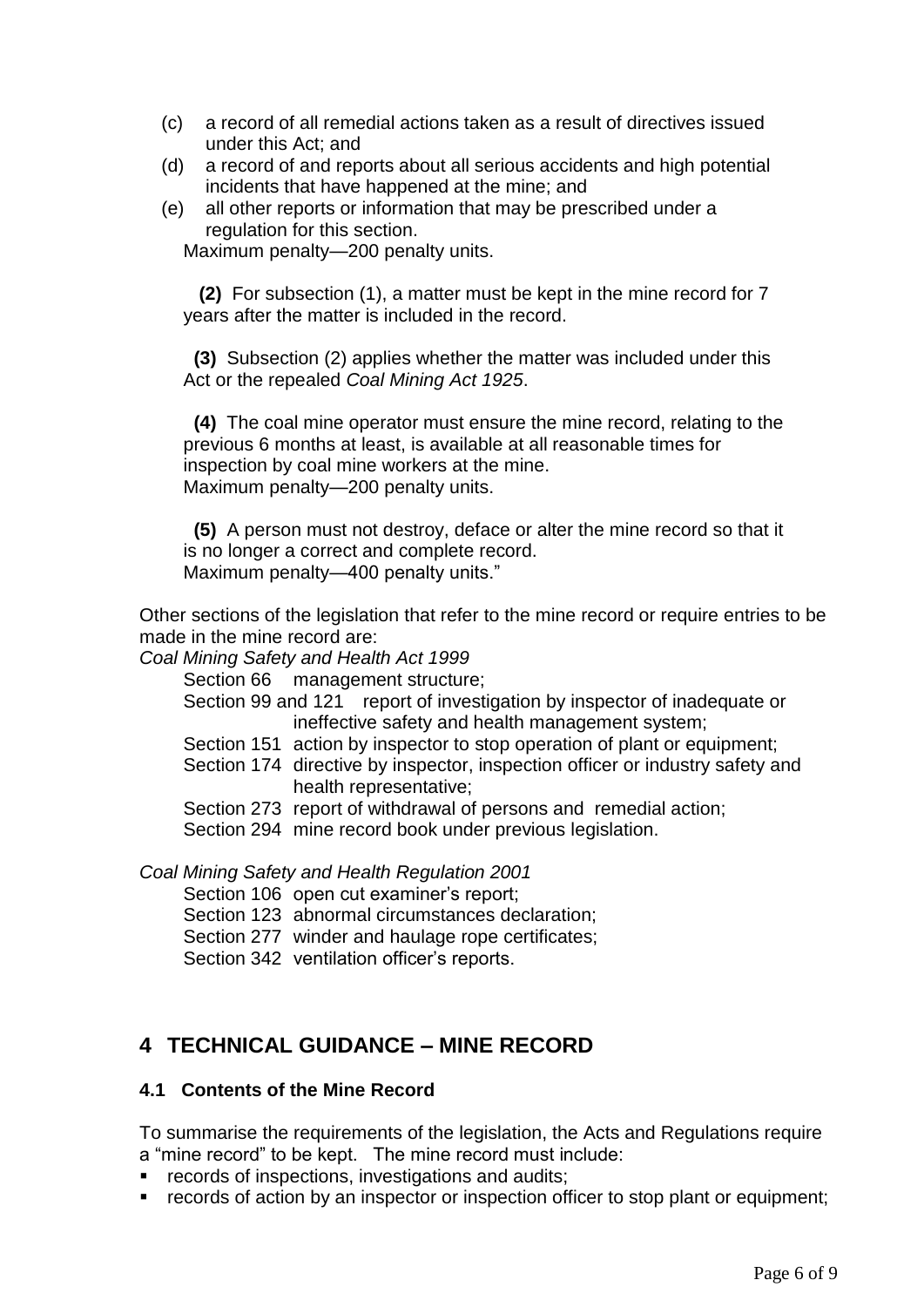- directives issued by the mines inspectorate, and records of resulting remedial action taken by the site senior executive;
- records of serious accidents and high potential incidents;
- the management structure and the persons holding senior positions;
- for metal mines and quarries other records required by the Regulations, such as persons appointed to control electrical work, persons authorised to handle and use explosives, and persons appointed to control winding operations;
- for coal mines other records required by the Regulations, such as open cut examination reports, declarations of abnormal circumstances in high wall mining, rope certificates, and ventilation reports.

The legislation does not prevent other matters being included in the mine record. This may include other records required to be kept by the legislation, or records, reports and directives issued by Inspectors of Explosives and Inspectors of Petroleum and Gas.

## **4.2 The Form of the Mine Record**

The Acts do not prescribe what form the mine record and the other records must be kept in. This allows records to be kept in the most suitable way for the particular record and for the particular operation.

One way of keeping the mine record is to use an A4 size notebook, with ruled and preferably numbered pages, and stiff covers. Such a book can be used for the core part of the mine record including:

- reports made by inspectors, inspection officers, district workers' representatives and industry safety and health representatives;
- directives given by inspectors, inspection officers, district workers' representatives and industry safety and health representatives;
- **•** records of action taken by the site senior executive to comply with directives.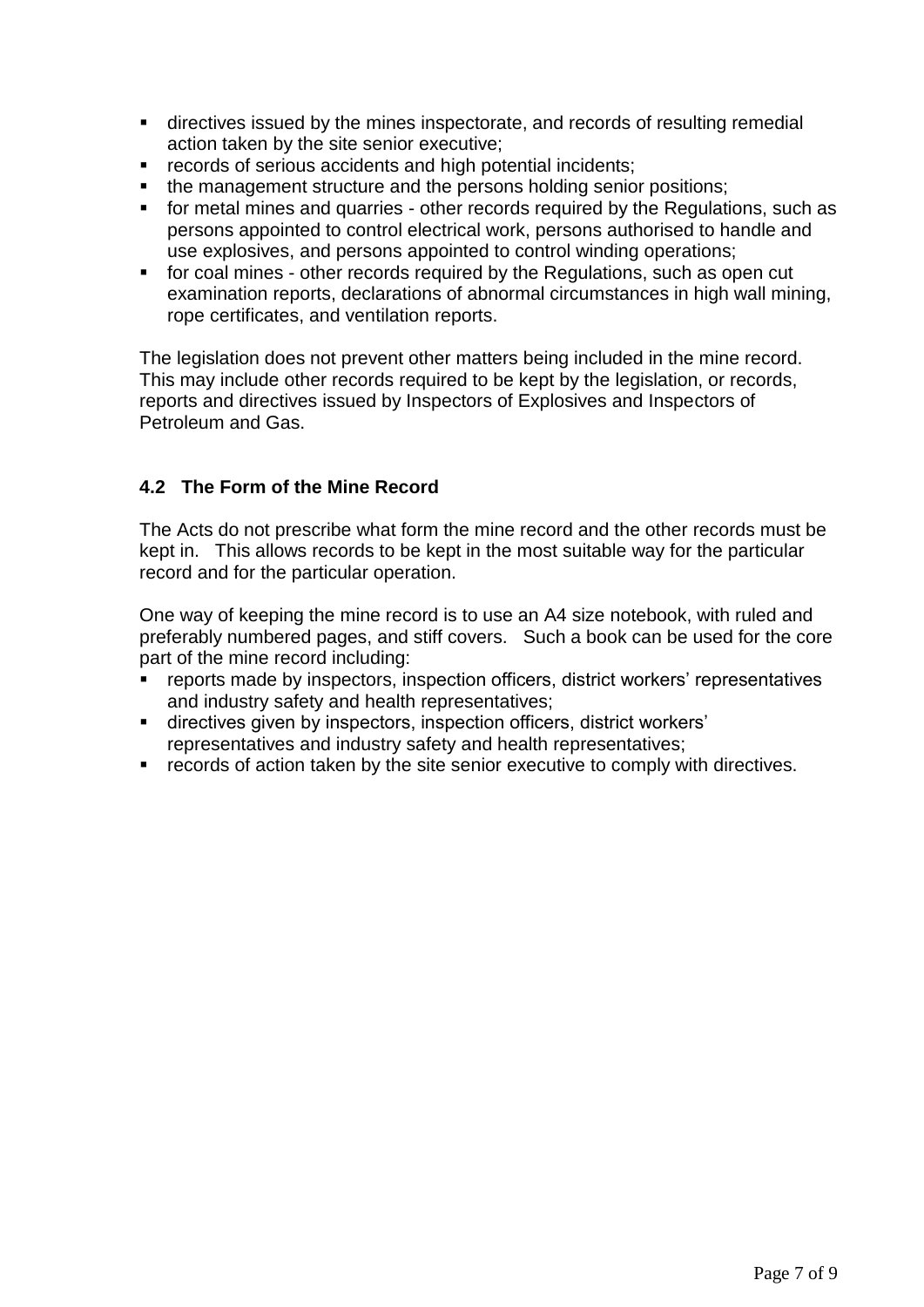Some of the records listed above might be created or received as separate documents. If they are only one or two pages in length, it should be practical to insert them in the record book, and secure them in place with glue or staples. Other records and reports (such as major investigation reports, audit reports, etc.) which are too bulky for this will obviously have to be kept separately, but should be noted in this book.

Any records hand-written directly in the record book should be dated and signed by the person making the entry.

At smaller and less complex operations (such as opal and gem mines, small quarries, drill sites, etc.) it may be practicable to use the record book for all the records forming the mine record, as well as for the other records required by the Acts and Regulations. The individual records can be entered in chronological order or in separate sections as convenient. However, records forming a series (such as plant maintenance records, dust monitoring records, etc.) may be better kept separately on special forms in sequence so that developing trends can be readily identified.

Larger and more complex operations will have established administrative systems for reports and controls, which will include electronic records. For these operations, a separate record book may be a useful means of keeping together the reports and directives issued by the mines inspectorate and records of resulting remedial action, for reference and for inspection by workers. A record book will not be a suitable means of keeping the considerable volume of other records required at these larger operations, and they will have to extend their own records and information technology systems to handle them

If records are kept electronically, the system must provide backup so that copies of records can be retrieved if they are inadvertently deleted or lost through software or hardware malfunction. The system must also be set up to prevent records being tampered with.

#### **4.3 Use of the Mine Record**

The mine record forms an essential part of the records and reports necessary for the successful management of the risk of injury and disease.

Whether the mine record or any part of it is kept on paper or in the form of electronic records, the legislation requires that provision must be made for workers to have access to inspect it at all reasonable times. At mines where records are mostly kept electronically, some workers may not have access to computer terminals or may not be sufficiently computer-literate to access the records. It will be necessary to provide print-outs in hard copy form to enable these workers to access the mine record.